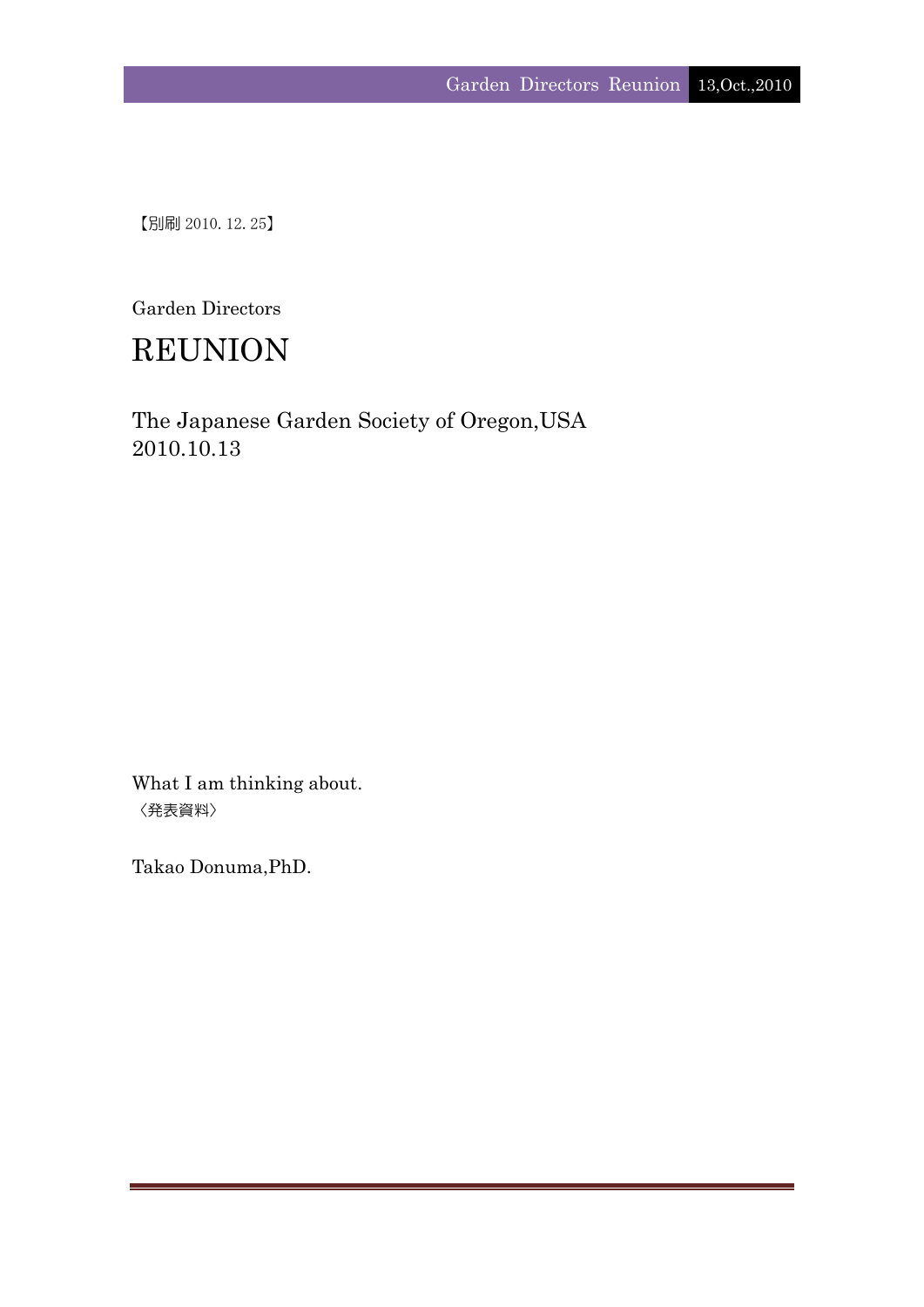## Portland Japanese Garden Portland OR, USA

In 1960, fifteen years after the end of WWII, there were talks among Japanese Americans and the local citizen to build a Japanese Garden as a good will place in Portland, Oregon. In 1963, the Oregon Japanese garden association has been officially set up, and professor

Takuma Tono (graduate of Landscape Design Department of Cornell University) was chosen as a designer.

Washington Park is situated about 1 km away from downtown Portland, there is the Japanese garden inside of the park. It's a large-style garden with the area of 2.2 ha (5.5 acre). The Japanese garden is the combination of five styles of gardens from different historical period in Japan ,and it has been constructed to fit the topography of the area.

There has been a system called "director system ",and it has been devised for the construction of this gardens.



This is a system that is unique to this Japanese garden in Portland ,and it one of the characteristics which differentiates the gardens from other Japanese gardens all around the world.

"Japanese Gardens created by the hand of Japanese…" This strong will by pro Japanese locals led to an invention of the system, and young Japanese directors were sent from Japan every three years.

As a result of practicing this system from the beginning of the construction to the completion of the project in 1991, a high quality Japanese Garden has been built. It also served as an opportunity to pass on the pruning technique directly to local staff. As well as the traditional gardening technique, there were induction of non conventional tree types, modern design ,and latest technique in many places while building the garden. This helped to establish the Japanese gardening culture in Portland. At the Japanese Garden, many cultural related events such as tea ceremony is being held by the locals throughout the year.

Japanese Garden Tour held by the local volunteers is very popular among the visitors, too. There are tours for adults, elementary kids, and junior high school students for the purpose of historical and cultural education. Series of training seminar are being carried out for the tour guides by professional instructors.

Always well kept, refreshing and brisk, a day of the garden begins with cleaning at 6 am. Before it opens for visitors at 10am, the gardens are watered every day. This gardens serving as hub of Japanese culture and created in the land of foreign country are amicably called "The Japanese Garden" by the locals.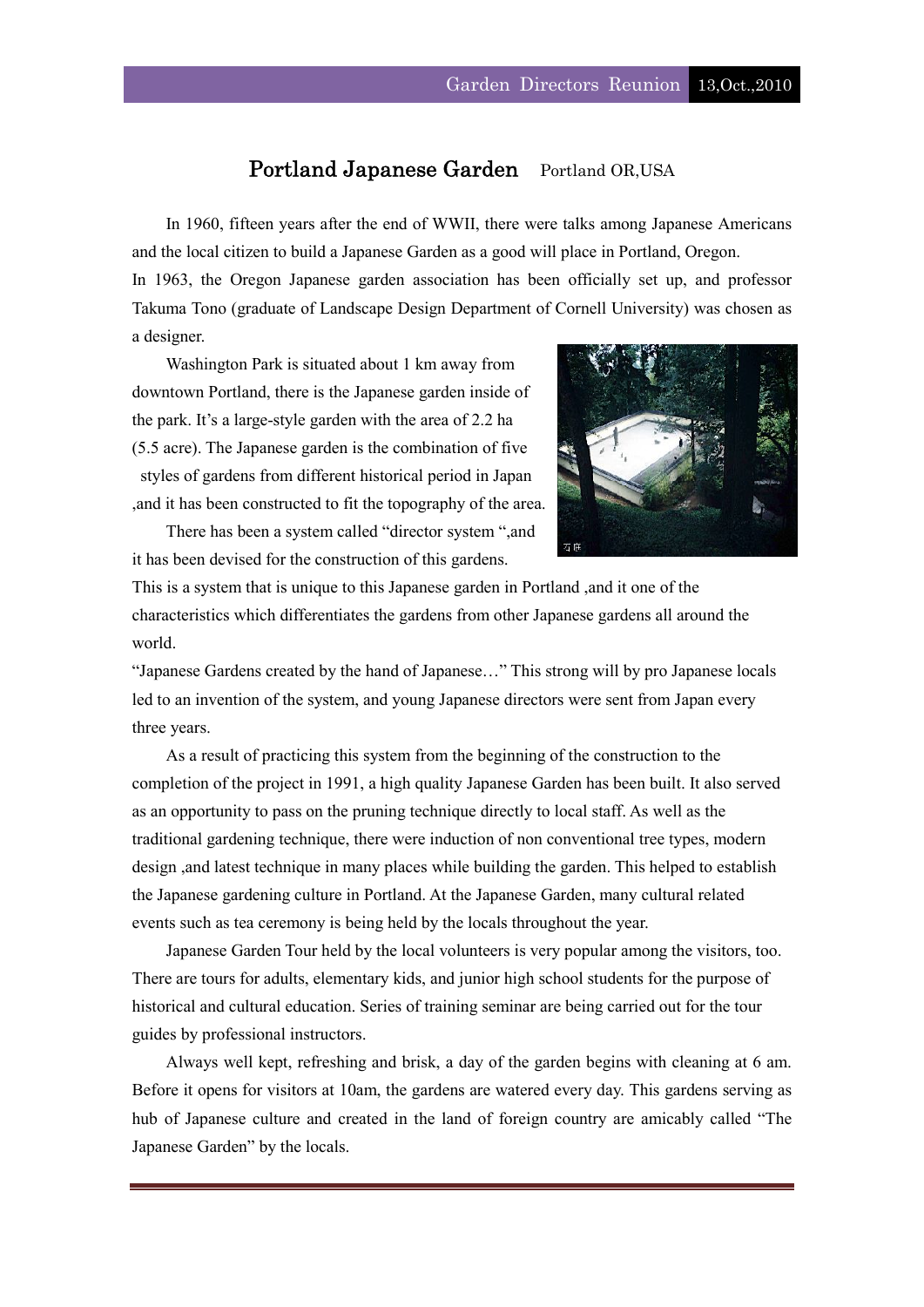## What role can Japanese Garden play for now?

## Japanese Garden

There are a large number of beautiful Japanese gardens still existing in Japan. Owners and gardeners of these gardens oftentimes brought their philosophy into the gardens, and that has created garden cultures. Their philosophy varied time to time, and in fact, some made gardens not just only for their enjoyment but also for relieving farmers who were suffering from famine. And other made them for passing on garden techniques and their garden philosophy to next generations. The philosophy, which includes Sublime mentality and keen sensitivity, acquired by unifying nature and people themselves, made these sophisticated Japanese garden and its cultures happened.

## The Core of Japanese Garden

 The essential core of Japanese garden exists neither in style nor form of gardens. Instead, that shall be in a relationship between gardens and people. This will be easily understood once you think about how gardens come into existence. Thus, it cannot be realized without people who connect to gardens. In this sense, Japanese gardens should exist with people, ideally, who enjoy watching, talking, learning, and growing as places filled with vividness and passion. Why don't we re-think about Japanese garden as a way of connecting nature and people?

## Staring at life

At time, very often as professionals, we must cut trees and it is an unavoidable consequence of our profession.

Even time I do, I feel my heart has been sting. I am unable to be patient about this part of my job, but I must go on.

What you see in the picture is a memorial for plants which have died. This is the memorial for all life which rise up from the earth. The tree in the center is *Castanopsis seiboldii*, which I



was occasionally asked to cut by the customer. The stones are naturally paved, and I was also occasionally asked to dispose of them. Both the tree and paved stones I brought into this space made this garden. A garden as a natural space is very close to a human heart and human space. The logics of life are the source, and the space of garden which grow life. If you would show our love to the garden, life will rise up in your heart within a week.

Finally, let's stare a life; let's get to the essence of all life without labels. The existence of life of plants is deeply connected to our heart. If we/ human beings /are not going to take a look, we will never get in touch with its invisible beating. This is what a Japanese Garden can show us.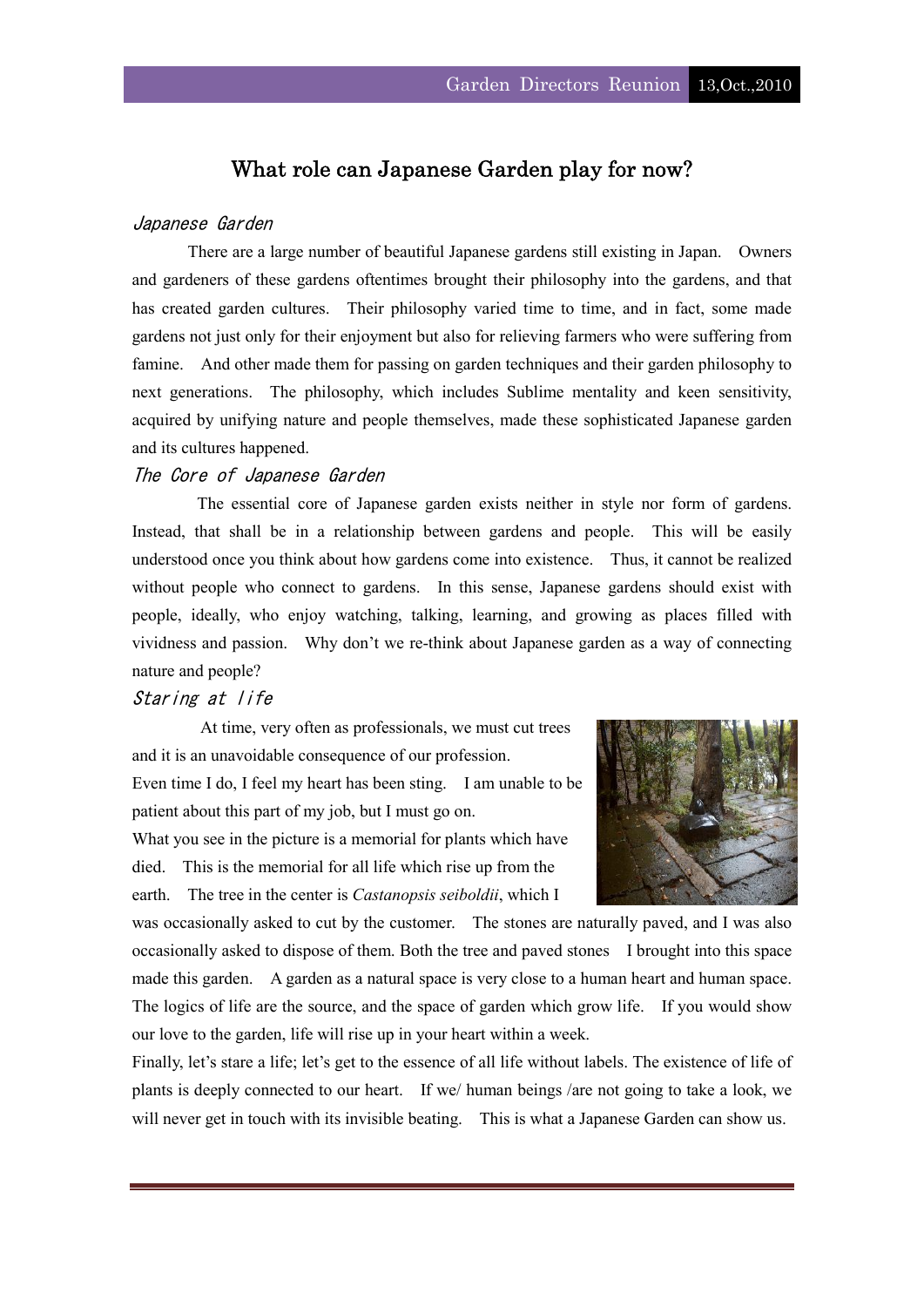日本語訳:

## Portland Japanese Garden Portland OR,USA ポートランド・ジャパニーズガーデン ポートランド市 (アメリカ・オレゴン州)

戦後 15 年を経た 1960 (昭和 35) 年ころ、米国オレゴン州ポートランド市に日米両国の親善の場と してポートランド日本庭園協会が設立され、設計者にコーネル大学造園科出身の戸野琢磨氏が選ばれた。

同市の町中から約 1 ㌔西方のワシントン公園内につくられた面 積約 2.2 ㌶の庭園には、平安期の平庭、室町期の石庭、安土桃山 期の茶庭、江戸期の池泉廻遊式庭、そして現代の自然庭といった 5 つの時代形式が地形に合わせてつくられています。

庭園の築造では、「ディレクター制度」が考案されました。これ は海外の他の日本庭園と大きく異なる特色です。

「日本庭園は日本人の手で…」という親日家らの強い意志のもと 日本から若手作庭家(ディレクター)が3年ごとに招聘(しょう) へい)されました。

1964(昭和 39)年から 1991(平成 3)年の庭園完成まで この制度が継続した結果、質の高い日本庭園が実現し、剪定(せん てい)技術を現地人スタッフに直接教えることもできました。



石 庭

また、伝統庭技に加え、従来の日本庭園では見られない樹種の導入や現代感覚のデザイン、最新技術も 随所に展開でき、日本の庭園文化の定着に大きな役割を果たしました。園内では年間を通じて、お盆や七 夕などの日本の伝統行事やお茶会など日本文化関連のイベントが市民の手で数多く開催されています。

地元ボランティアによる庭園ガイドツアーは大人気で、一般市民を対象としたもの、小・中学生の歴史・ 文化学習を対象としたものなどがあり、ガイドには定期的に専門講師によるトレーニングが実施されます。 いつ訪れても落ち葉一枚無い、さわやかですがすがしいこの庭園は、毎朝 6 時の庭掃除から始まり、来 園者を迎える午前 10 時には必ず打ち水がされます。異国の地に生まれたこの日本文化の発信基地は、親 しみを込めて「ジャパニーズガーデン」と呼ばれています。

#### What role can Japanese Garden play for now?

#### 日本庭園の役割とは

日本庭園 *Japanese Garden* 

日本には、素晴らしい庭園が数多く残っています。歴史的・造形的にみても質の高い庭園文化を築いてき ました。少々生真面目(きまじめ)な作風ですが、作り手も所有者もその時代その時代を一生懸命に生き てきた、その足跡をみる気がします。そして自らが楽しむためだけでなく、時には飢饉に苦しむ農民救済 のために、時には庭園技術と思想の継承のために私財を投じて庭園を造りました。自然を見つめ、我(わ れ)を見つめ、究極的には自然と我を一体化させるそんな崇高な精神性と豊かな感性が、独特の「美の庭」 を表現してきたのです。

ところで、庭園には二つの所有形態があります。一つは庭園そのものを身近につくること、もう一つは 庭園に出かけていくことです。これからの時代は、益々庭園に出かけて行き、その美しさに感動し、我が 庭のように庭園を楽しむことが主流になるでしょう。

さて、現代流に言えば、庭園とは、ゆったりした気分で眺めることが楽しい、人と語り合うことが楽し い、学ぶことが楽しい、育てることが楽しい、などなど楽しいことがギュッと凝縮して積み重なった「生 きがい」や「やりがい」の場であって欲しいものです。

#### 日本庭園の本質 *The Core of Japanese Garden*

庭園の本質とは、庭園の形そのものではなく、「人と庭園との関係の本質である」と思います。よくよ く考えてみれば、庭園は庭園だけで成立するものではなく、必ず傍らに人がいて、人と庭園の豊かな結び つきがあったわけです。

庭園と我々人間との本当の関係とは何か、それを結ぶ手段としての庭園の再発見。今、もう一度このよ うな観点から日本庭園を考えてみてはいかがでしょうか。